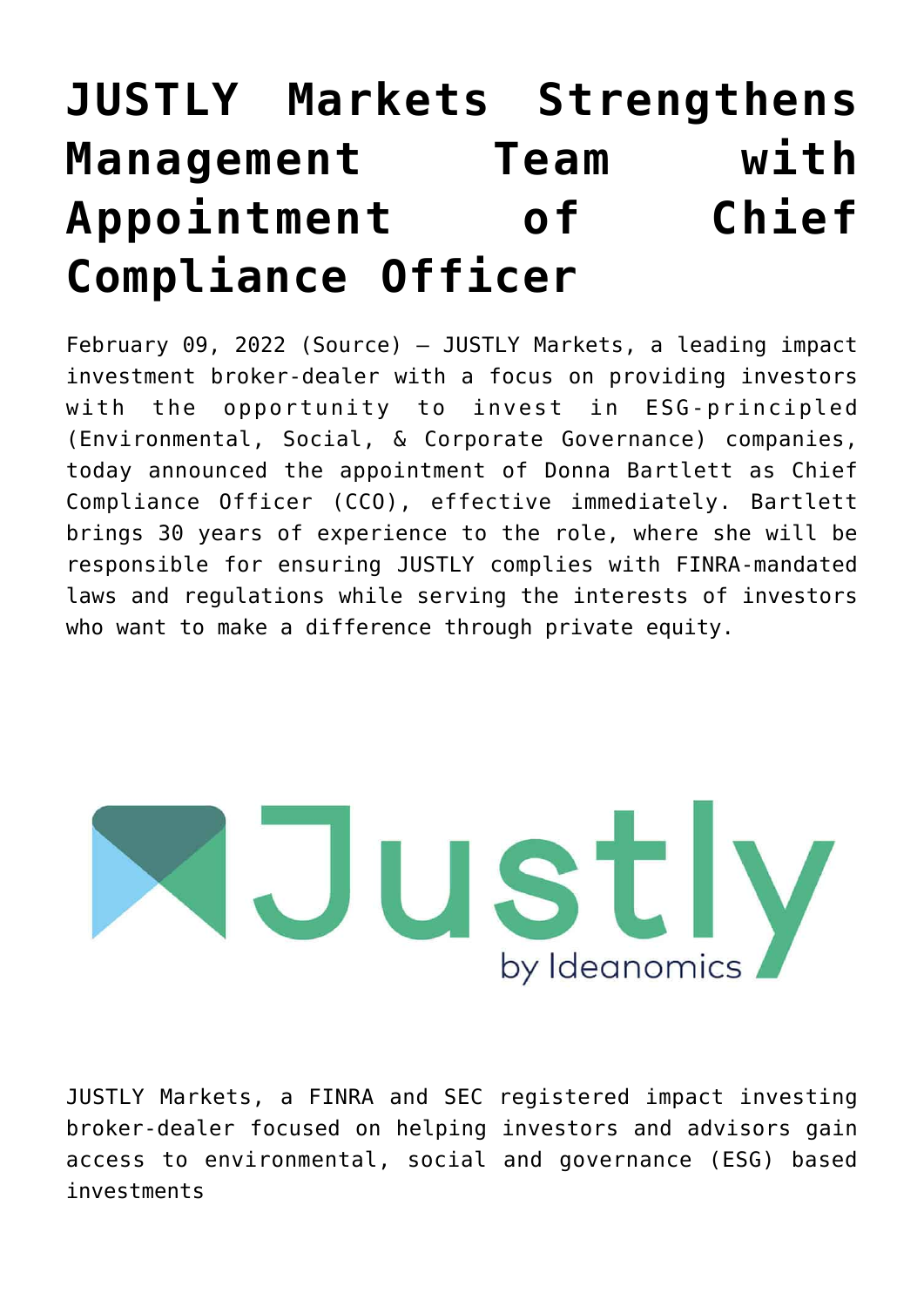During her career, Bartlett has held senior compliance positions for retail and investment banking firms, including 20-years as the CCO at First Allied Securities, a full-service retail broker dealer. She has vast experience in key aspects of the job including the review of outside business activity analyses, private securities transactions, hosting regulatory and internal audits, and the development, execution and ongoing maintenance of policies and procedures to ensure the highest standards of compliance and regulatory requirements.

"Crowdfunding is the future of business investments and being a part of the modernization of financial services is an exciting aspect of the role," said Bartlett. "With many firms moving into the FinTech arena, JUSTLY's niche offering of a transparent equity crowdfunding program for companies compliant with ESG principles will help shape the future of our planet. I look forward to working with JUSTLY's team of driven, socially conscious, and innovative professionals and will focus on striking a balance between strong growth and ensuring a solid compliance program to ensure we remain in good standing with our regulators and offer our investors the best possible opportunities."

JUSTLY, formerly Delaware Board of Trade (DBOT), was launched by Ideanomics (NASDAQ: [IDEX](https://www.prnewswire.com/news-releases/justly-markets-strengthens-management-team-with-appointment-of-chief-compliance-officer-301478649.html#financial-modal)) [in November 2021](https://c212.net/c/link/?t=0&l=en&o=3438167-1&h=2673738888&u=https%3A%2F%2Finvestors.ideanomics.com%2F2021-11-12-Ideanomics-Launches-New-JUSTLY-Markets-Platform-for-Transparent-ESG-Based-Investing-and-Fundraising%2C-Appoints-20-Year-Fidelity-Executive-Paul-Karrlsson-Willis-to-Chief-Executive-Officer&a=in+November+2021) to provide investors a curated crowdfunding equity platform of private impact investments and access to institutional-quality insights and companies that embody the ESG principles. JUSTLY is FINRA and SEC-registered and plans to provide founders seeking to fundraise up to \$500+ million with a community of avid supporters and angel investors committed to social and environmental impact companies and initiatives.

"As we continue to provide carefully vetted opportunities so our customers can confidently invest in the people and causes they believe in, it is important that we invest in and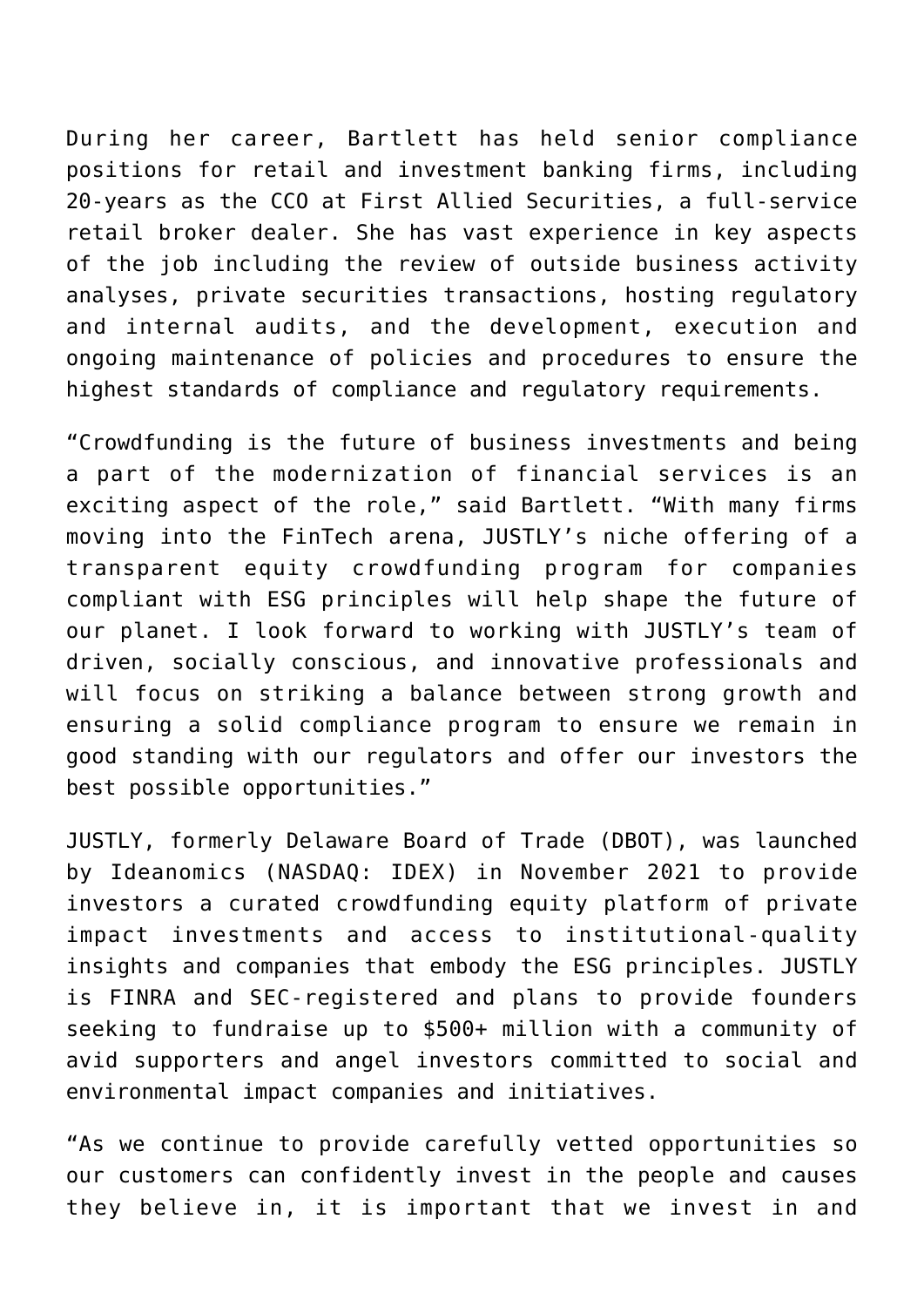strengthen our leadership team," said Paul Karrlsson-Willis CEO of JUSTLY. "Donna's previous CCO experience and insight into the Financial Industry Regulatory Authority as an active member of the FINRA Continuing Education Committee is vital to our continued success as JUSTLY looks to grow in 2022 and beyond."

#### **About JUSTLY**

JUSTLY is a global crowdfunding platform that provides investors of all sizes with access to private equity markets. With a focus on companies with ESG principles and solutions that address ESG needs, investors can select from a carefully curated portfolio of visionary companies that reflect their values and join a growing community of people who believe in making a difference. JUSTLY is a member of FINRA and working on its ESG certification.

For more information on JUSTLY Markets, please visit [https://investjustly.com](https://c212.net/c/link/?t=0&l=en&o=3438167-1&h=3333574489&u=https%3A%2F%2Fc212.net%2Fc%2Flink%2F%3Ft%3D0%26l%3Den%26o%3D3373540-1%26h%3D1972459499%26u%3Dhttps%253A%252F%252Finvestjustly.com%252F%26a%3Dhttps%253A%252F%252Finvestjustly.com&a=https%3A%2F%2Finvestjustly.com).

### **About Ideanomics**

Ideanomics (NASDAQ: [IDEX\)](https://www.prnewswire.com/news-releases/justly-markets-strengthens-management-team-with-appointment-of-chief-compliance-officer-301478649.html#financial-modal) is a global group with a simple mission: to accelerate the commercial adoption of electric vehicles. By bringing together vehicles and charging technology with design, implementation, and financial services, we provide the completeness of solutions needed for the commercial world to commit to an EV future. To keep up with Ideanomics, please follow the company on social @ideanomicshq or visit [https://ideanomics.com](https://c212.net/c/link/?t=0&l=en&o=3438167-1&h=191366233&u=https%3A%2F%2Fc212.net%2Fc%2Flink%2F%3Ft%3D0%26l%3Den%26o%3D3431634-1%26h%3D4241303041%26u%3Dhttps%253A%252F%252Fideanomics.com%252F%26a%3Dhttps%253A%252F%252Fideanomics.com&a=https%3A%2F%2Fideanomics.com).

### **Contacts:**

## **Ideanomics, Inc.**

Tony Sklar, SVP of Investor Relations [ir@ideanomics.com](mailto:ir@ideanomics.com)

Susan Donahue Skyya PR for Ideanomics [susan.donahue@skyya.com](mailto:susan.donahue@skyya.com)